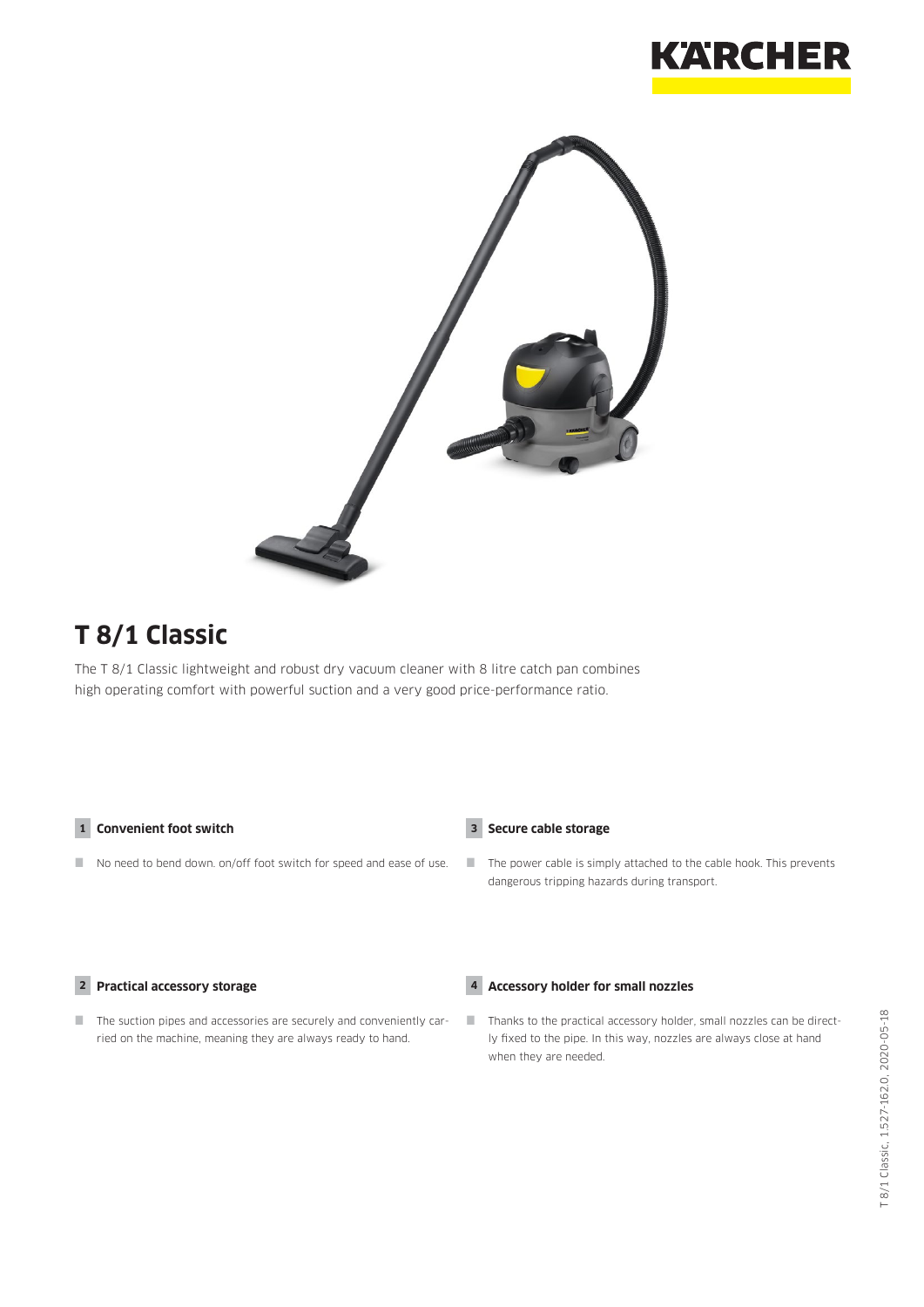# TECHNICAL DATA AND EQUIPMENT

## **KARCHER**



### **T 8/1 Classic**

| Foot switch        |
|--------------------|
| Accessories holder |
| Cable hook         |

| <b>Technical data</b>                |            |                             |
|--------------------------------------|------------|-----------------------------|
| Order no.                            |            | 1.527-162.0                 |
| <b>EAN code</b>                      |            | 4039784725225               |
| Air flow rate                        | I/S        | 47                          |
| Vacuum                               | mbar / kPa | 285 / 28.5                  |
| <b>Container capacity</b>            |            | 8                           |
| <b>Standard nominal width</b>        |            | 35                          |
| Cable length                         | m          | 7.5                         |
| Sound pressure level                 | dB(A)      | 69                          |
| Weight                               | kg         | 5                           |
| Dimensions ( $L \times W \times H$ ) | mm         | $355 \times 310 \times 350$ |

## **Equipment**

| Quantity of piece(s)                      | piece(s) |         |
|-------------------------------------------|----------|---------|
| <b>Filter bag</b>                         |          | fleece  |
| Switchable floor nozzle                   | mm       | 360     |
| <b>Container material</b>                 |          | plastic |
| <b>Upholstery nozzle</b>                  |          |         |
| Safety class                              |          | Ш       |
| <b>E.</b> Included in the conne of cunnly |          |         |

**d** in the scope of supply.